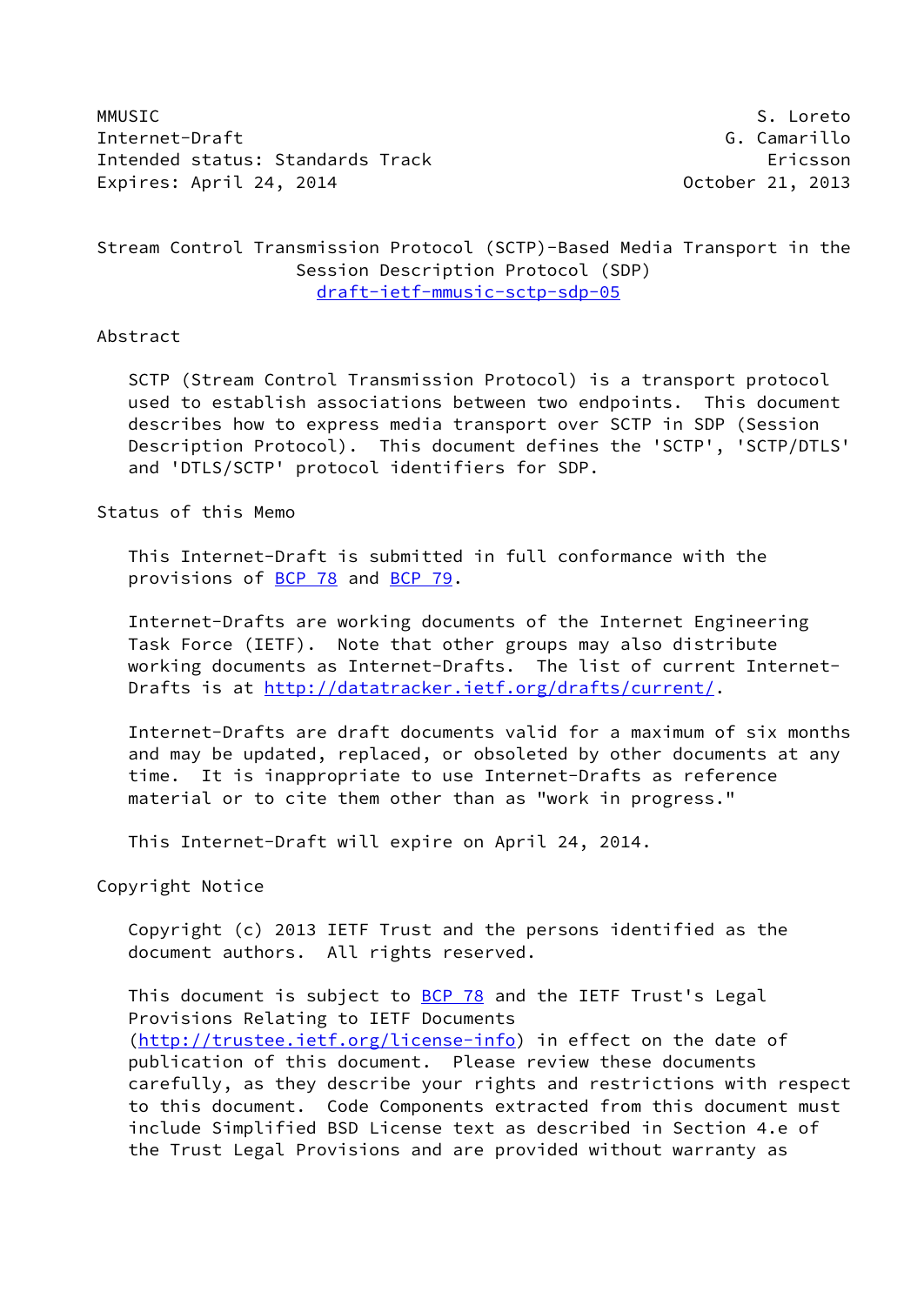# Internet-Draft The SCTP protocol identifier for SDP October 2013

described in the Simplified BSD License.

Table of Contents

| 2.                             |                                                                    |  |  |  |  |  |  |  |  |  |  |  |  |  |
|--------------------------------|--------------------------------------------------------------------|--|--|--|--|--|--|--|--|--|--|--|--|--|
| 3.                             |                                                                    |  |  |  |  |  |  |  |  |  |  |  |  |  |
| 4.                             |                                                                    |  |  |  |  |  |  |  |  |  |  |  |  |  |
|                                |                                                                    |  |  |  |  |  |  |  |  |  |  |  |  |  |
|                                |                                                                    |  |  |  |  |  |  |  |  |  |  |  |  |  |
|                                |                                                                    |  |  |  |  |  |  |  |  |  |  |  |  |  |
| 6.                             | The Setup and Connection Attributes and Association                |  |  |  |  |  |  |  |  |  |  |  |  |  |
|                                |                                                                    |  |  |  |  |  |  |  |  |  |  |  |  |  |
| $\mathbf{I}$ .                 |                                                                    |  |  |  |  |  |  |  |  |  |  |  |  |  |
| 8.                             | Network Address Translation (NAT) Considerations $\cdots \cdots$ 8 |  |  |  |  |  |  |  |  |  |  |  |  |  |
|                                |                                                                    |  |  |  |  |  |  |  |  |  |  |  |  |  |
|                                |                                                                    |  |  |  |  |  |  |  |  |  |  |  |  |  |
|                                | <u>9.2</u> . Existing Connection Reuse 9                           |  |  |  |  |  |  |  |  |  |  |  |  |  |
|                                | 9.3. SDP description for SCTP over DTLS Connection 10              |  |  |  |  |  |  |  |  |  |  |  |  |  |
| 10. Security Considerations 10 |                                                                    |  |  |  |  |  |  |  |  |  |  |  |  |  |
|                                |                                                                    |  |  |  |  |  |  |  |  |  |  |  |  |  |
|                                |                                                                    |  |  |  |  |  |  |  |  |  |  |  |  |  |
|                                |                                                                    |  |  |  |  |  |  |  |  |  |  |  |  |  |
|                                |                                                                    |  |  |  |  |  |  |  |  |  |  |  |  |  |
|                                | 13.2. Informative References 12                                    |  |  |  |  |  |  |  |  |  |  |  |  |  |
|                                |                                                                    |  |  |  |  |  |  |  |  |  |  |  |  |  |
|                                |                                                                    |  |  |  |  |  |  |  |  |  |  |  |  |  |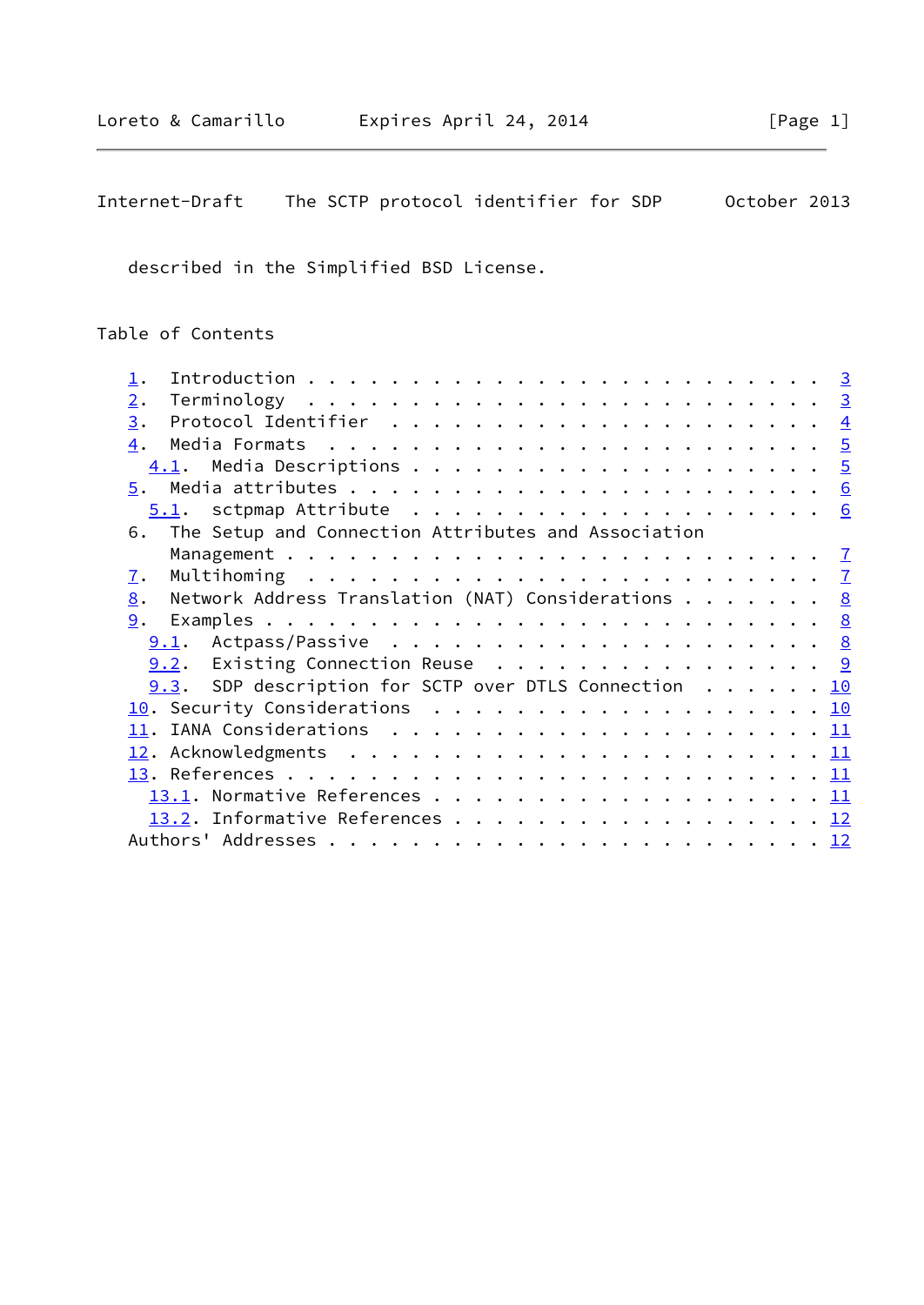<span id="page-2-1"></span>Internet-Draft The SCTP protocol identifier for SDP October 2013

#### <span id="page-2-0"></span>[1](#page-2-0). Introduction

SDP (Session Description Protocol) [[RFC4566\]](https://datatracker.ietf.org/doc/pdf/rfc4566) provides a general purpose format for describing multimedia sessions in announcements or invitations. TCP-Based Media Transport in the Session Description Protocol (SDP) [\[RFC4145](https://datatracker.ietf.org/doc/pdf/rfc4145)] specifies a general mechanism for describing and establishing TCP (Transmission Control Protocol) streams. Connection-Oriented Media Transport over the Transport Layer Security (TLS) Protocol in the Session Description Protocol (SDP) [\[RFC4572](https://datatracker.ietf.org/doc/pdf/rfc4572)] extends [RFC4145](https://datatracker.ietf.org/doc/pdf/rfc4145) [\[RFC4145](https://datatracker.ietf.org/doc/pdf/rfc4145)] for describing TCP-based media streams that are protected using TLS (Transport Layer Security) [[RFC5246\]](https://datatracker.ietf.org/doc/pdf/rfc5246).

This document defines three new protocol identifiers:

SCTP : to describe SCTP-based [\[RFC4960](https://datatracker.ietf.org/doc/pdf/rfc4960)] media streams.

- SCTP/DTLS : to allow the usage of the Datagram Transport Layer Security (DTLS) [[RFC4347\]](https://datatracker.ietf.org/doc/pdf/rfc4347) protocol over SCTP, as specified in [[RFC6083\]](https://datatracker.ietf.org/doc/pdf/rfc6083), using SDP. DTLS over SCTP provides communications privacy for applications that use SCTP as their transport protocol.
- DTLS/SCTP : to allow the usage of SCTP on top of the Datagram Transport Layer Security (DTLS) protocol, as defined in [[I-D.tuexen-tsvwg-sctp-dtls-encaps\]](#page-12-2), using SDP. SCTP over DTLS is used by the RTCWeb protocol suite for transporting non-media data between browsers.

 The authentication certificates are interpreted and validated as defined in [RFC4572](https://datatracker.ietf.org/doc/pdf/rfc4572) [[RFC4572\]](https://datatracker.ietf.org/doc/pdf/rfc4572). Self-signed certificates can be used securely, provided that the integrity of the SDP description is assured as defined in [RFC4572](https://datatracker.ietf.org/doc/pdf/rfc4572) [[RFC4572](https://datatracker.ietf.org/doc/pdf/rfc4572)].

 TLS is designed to run on top of a byte-stream oriented transport protocol providing a reliable, in-sequence delivery like TCP. Since no-one so far has implemented SCTP over TLS, due to some serious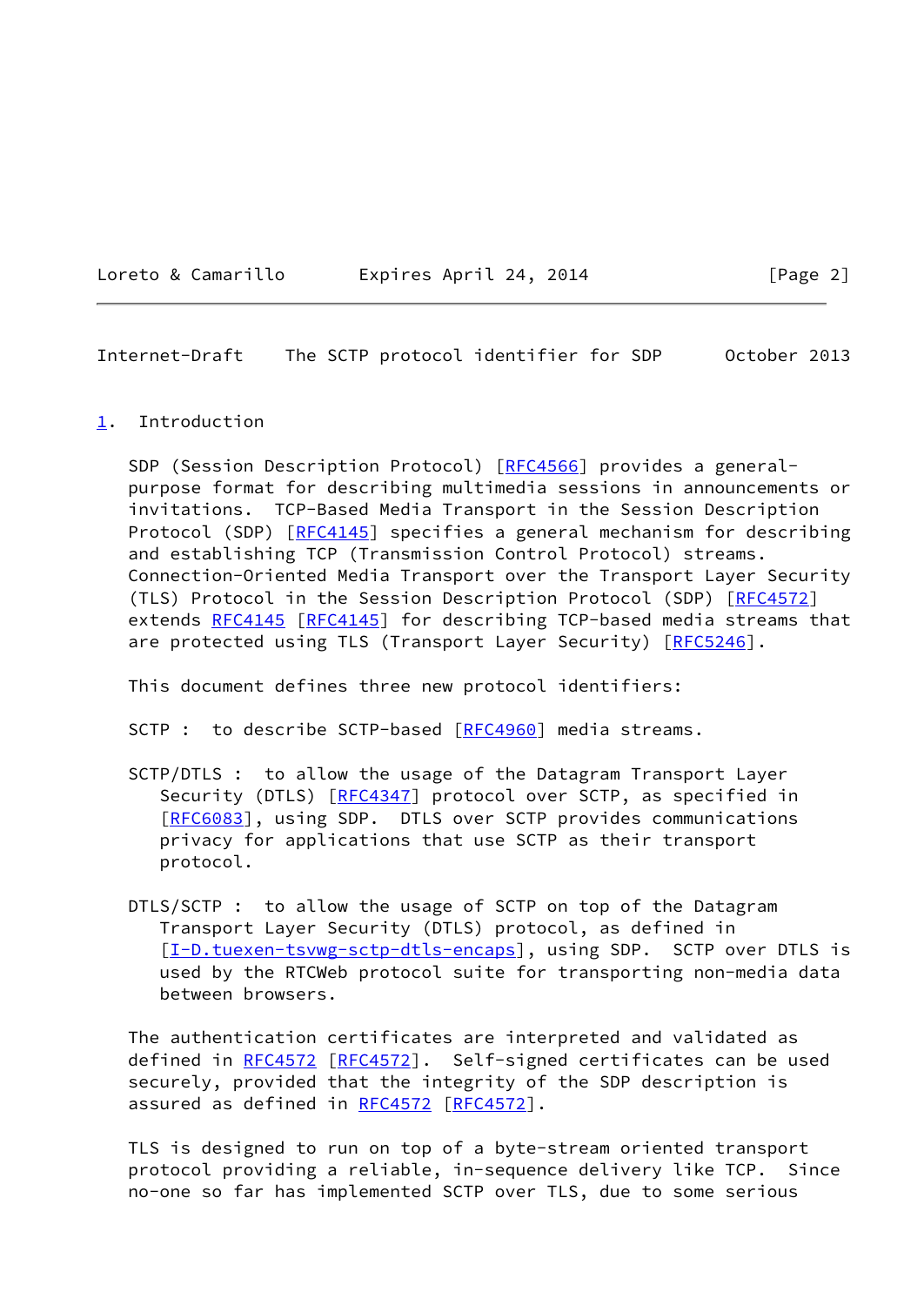limitations described in [\[RFC6083](https://datatracker.ietf.org/doc/pdf/rfc6083)], this document does not make use of TLS over SCTP as described in [RFC3436](https://datatracker.ietf.org/doc/pdf/rfc3436) [\[RFC3436](https://datatracker.ietf.org/doc/pdf/rfc3436)].

 Additionally, this document specifies the use of the 'setup' and 'connection' SDP attributes to establish SCTP associations. These attributes were defined in [RFC4145](https://datatracker.ietf.org/doc/pdf/rfc4145) [[RFC4145\]](https://datatracker.ietf.org/doc/pdf/rfc4145) for TCP. This document discusses their use with SCTP.

<span id="page-3-0"></span>[2](#page-3-0). Terminology

In this document, the key words "MUST", "MUST NOT", "REQUIRED",

Loreto & Camarillo Expires April 24, 2014 [Page 3]

<span id="page-3-2"></span>Internet-Draft The SCTP protocol identifier for SDP October 2013

 "SHALL", "SHALL NOT", "SHOULD", "SHOULD NOT", "RECOMMENDED", "NOT RECOMMENDED", "MAY", and "OPTIONAL" are to be interpreted as described in [BCP 14](https://datatracker.ietf.org/doc/pdf/bcp14), [RFC 2119](https://datatracker.ietf.org/doc/pdf/rfc2119) [[RFC2119](https://datatracker.ietf.org/doc/pdf/rfc2119)] and indicate requirement levels for compliant implementations.

<span id="page-3-1"></span>[3](#page-3-1). Protocol Identifier

The following is the format for an 'm' line, as specified in [RFC4566](https://datatracker.ietf.org/doc/pdf/rfc4566) [\[RFC4566](https://datatracker.ietf.org/doc/pdf/rfc4566)]:

m=<media> <port> <proto> <fmt> ...

 This document defines three new values for the 'proto' field: 'SCTP', 'SCTP/DTLS' and 'DTLS/SCTP'.

 The 'SCTP', 'SCTP/DTLS' and 'DTLS/SCTP' protocol identifiers are similar to both the 'UDP' and 'TCP' protocol identifiers in that they only describe the transport protocol and not the upper-layer protocol.

 Media described using an 'm' line containing the 'SCTP' protocol identifier are carried using SCTP [[RFC4960](https://datatracker.ietf.org/doc/pdf/rfc4960)].

 The 'SCTP/DTLS' protocol identifier indicates that the media described will use the Datagram Transport Layer Security (DTLS) [\[RFC4347](https://datatracker.ietf.org/doc/pdf/rfc4347)] over SCTP as specified in [\[RFC6083](https://datatracker.ietf.org/doc/pdf/rfc6083)].

The 'DTLS/SCTP' protocol identifier indicates that the media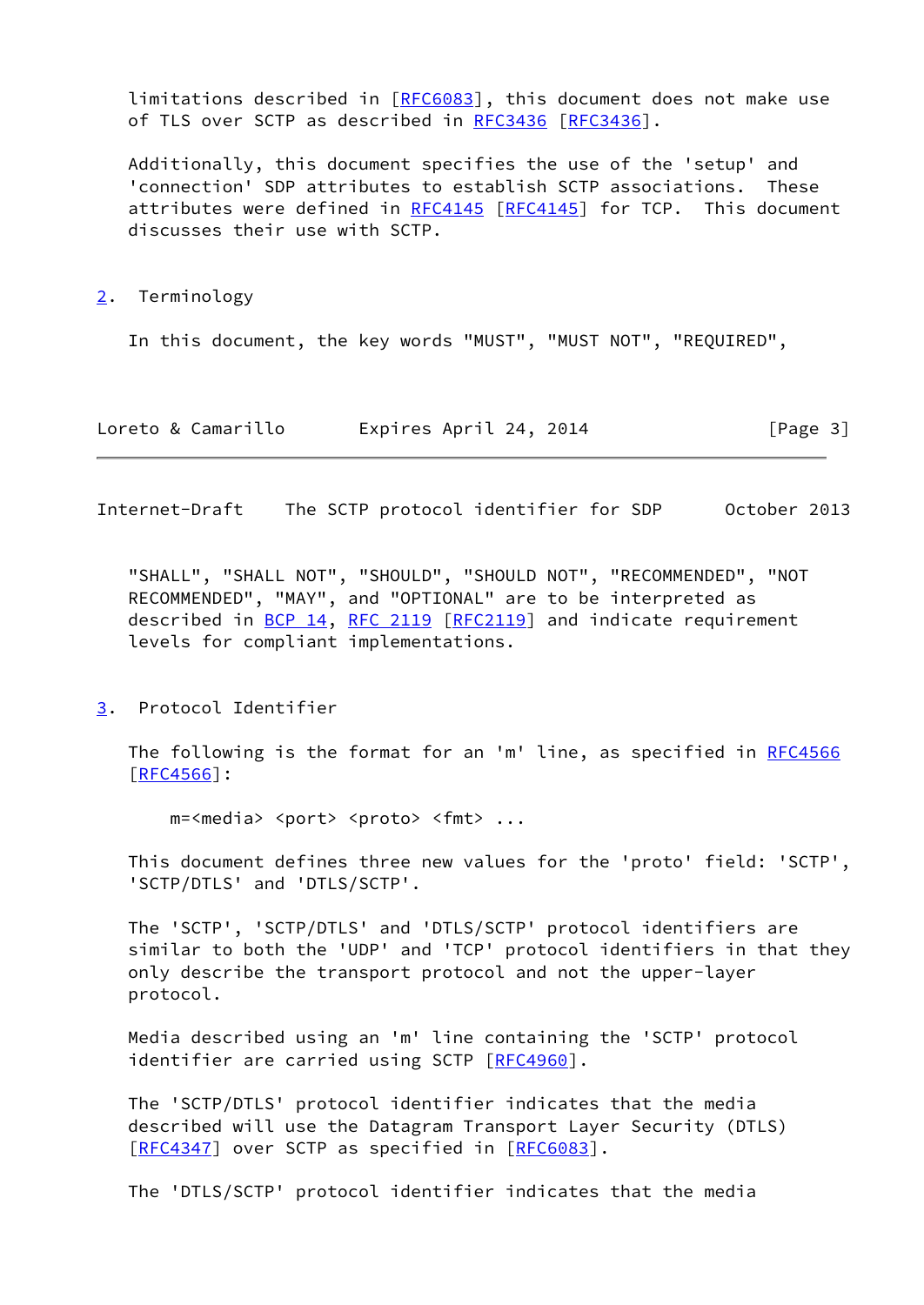described will use SCTP on top of the Datagram Transport Layer Security (DTLS) protocol as specified in [\[I-D.tuexen-tsvwg-sctp-dtls-encaps](#page-12-2)]. The actual layer below DTLS can be plain UDP or what ICE agrees on (in the case ICE is used to negotiate the actual transport flow). The lower layer used is identified from the elements present inside the m= line block.

 An 'm' line that specifies 'SCTP' or 'SCTP/DTLS' or 'DTLS/SCTP' MUST further qualify the application-layer protocol using an fmt identifier.

 An 'm' line that specifies 'SCTP/DTLS' or 'DTLS/SCTP' MUST further provide a certificate fingerprint. An SDP attribute (an 'a' line) is used to transport and exchange end point certificate. The authentication certificates are interpreted and validated as defined in [[RFC4572\]](https://datatracker.ietf.org/doc/pdf/rfc4572).

Loreto & Camarillo Expires April 24, 2014 [Page 4]

<span id="page-4-1"></span>Internet-Draft The SCTP protocol identifier for SDP October 2013

### <span id="page-4-0"></span>[4](#page-4-0). Media Formats

The SDP specification, [\[RFC4566](https://datatracker.ietf.org/doc/pdf/rfc4566)], states that specifications defining new proto values, like the SCTP, SCTP/DTLS and DTLS/SCTP proto values defined in this RFC, must define the rules by which their media format (fmt) namespace is managed. Use of an existing MIME subtype for the format is encouraged. If no MIME subtype exists, it is RECOMMENDED that a suitable one is registered through the IETF process [\[RFC4288](https://datatracker.ietf.org/doc/pdf/rfc4288)] [[RFC4289](https://datatracker.ietf.org/doc/pdf/rfc4289)] by production of, or reference to, a standards-track RFC that defines the transport protocol for the format.

<span id="page-4-2"></span>[4.1](#page-4-2). Media Descriptions

 The media description change slightly depending on the actual <proto>.

If the <proto> sub-field is 'SCTP' or 'SCTP/DTLS'

the <port> is the SCTP transport port and follows the same active/ passive offer/answer model described in **Section 4.1 of [RFC4145]**;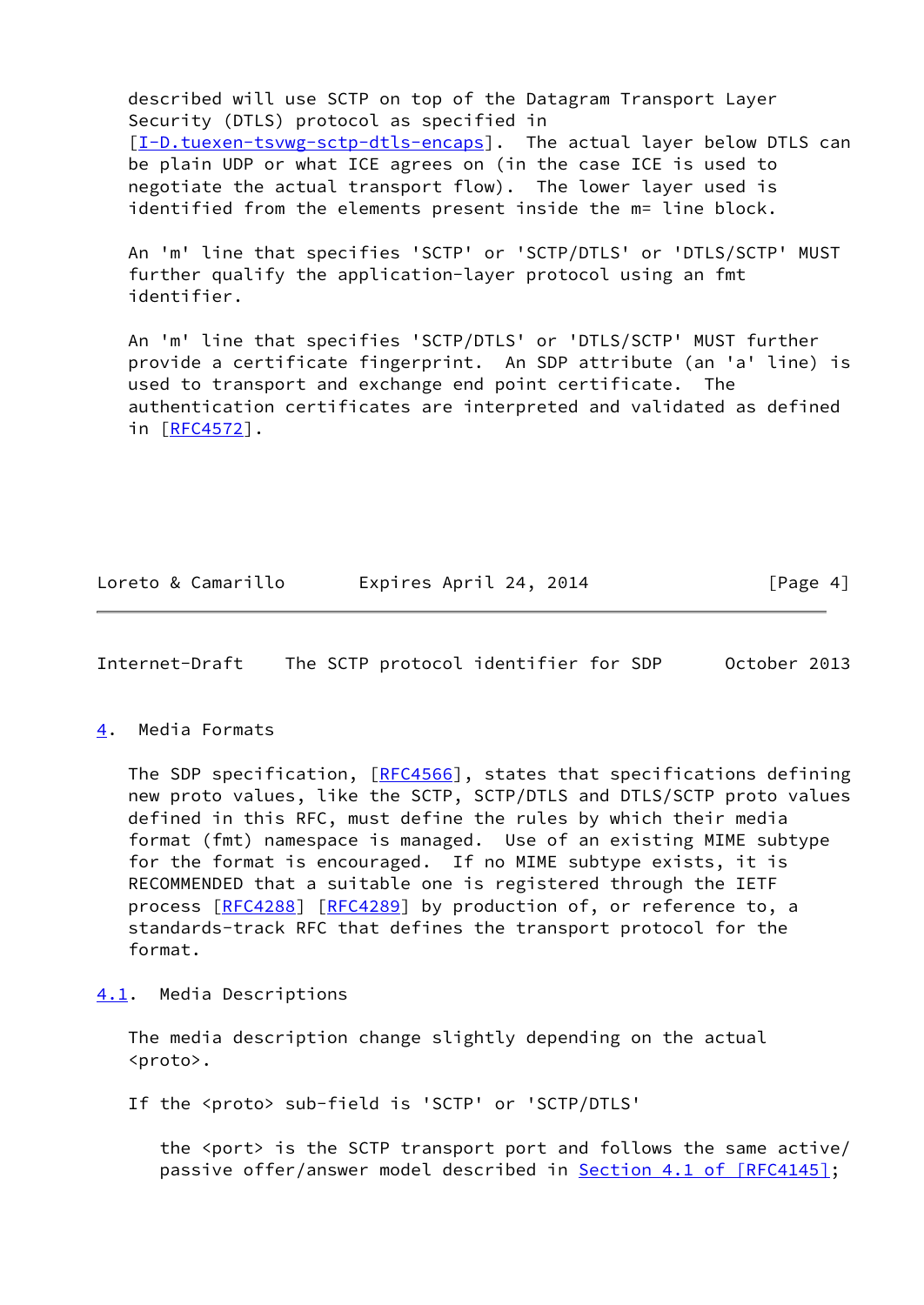the <fmt> sub-field carries the same port number value specified in the <port> and the mandatory "a=sctpmap:" attribute contains the actual media format within the protocol parameter.

> m=application 54111 SCTP/DTLS 54111 a=sctpmap:54111 webrtc-datachannel 1

 Running SCTP over DTLS make possible to have multiple SCTP associations on top of the same DTLS connection; each SCTP association make use of a distinct port number that is mainly used to demultiplex the associations.

If the <proto> sub-field is 'DTLS/SCTP'

the <port> is the UDP transport port;

 the <fmt> sub-field carries the SCTP port number and the mandatory "a=sctpmap:" attribute contains the actual media format within the protocol parameter. The SCTP port number is the UA chosen port to use on the DTLS channel.

 When a list of SCTP port number identifiers is given, this implies that all of these associations MUST run on top of the same DTLS

| Loreto & Camarillo | Expires April 24, 2014 | [Page 5] |
|--------------------|------------------------|----------|
|--------------------|------------------------|----------|

<span id="page-5-0"></span>Internet-Draft The SCTP protocol identifier for SDP October 2013

 connection. For the payload type assignments the "a=sctpmap:" attribute (see  $Section 5.1$ ) SHOULD be used to map from a port number to a media encoding name that identifies the payload format transported by the association or the actual application protocol running on top of it.

> m=application 54111 DTLS/SCTP 5000 5001 5002 c=IN IP4 79.97.215.79 a=sctpmap:5000 webrtc-datachannel 16 a=sctpmap:5001 bfcp 2 a=sctpmap:5002 t38 1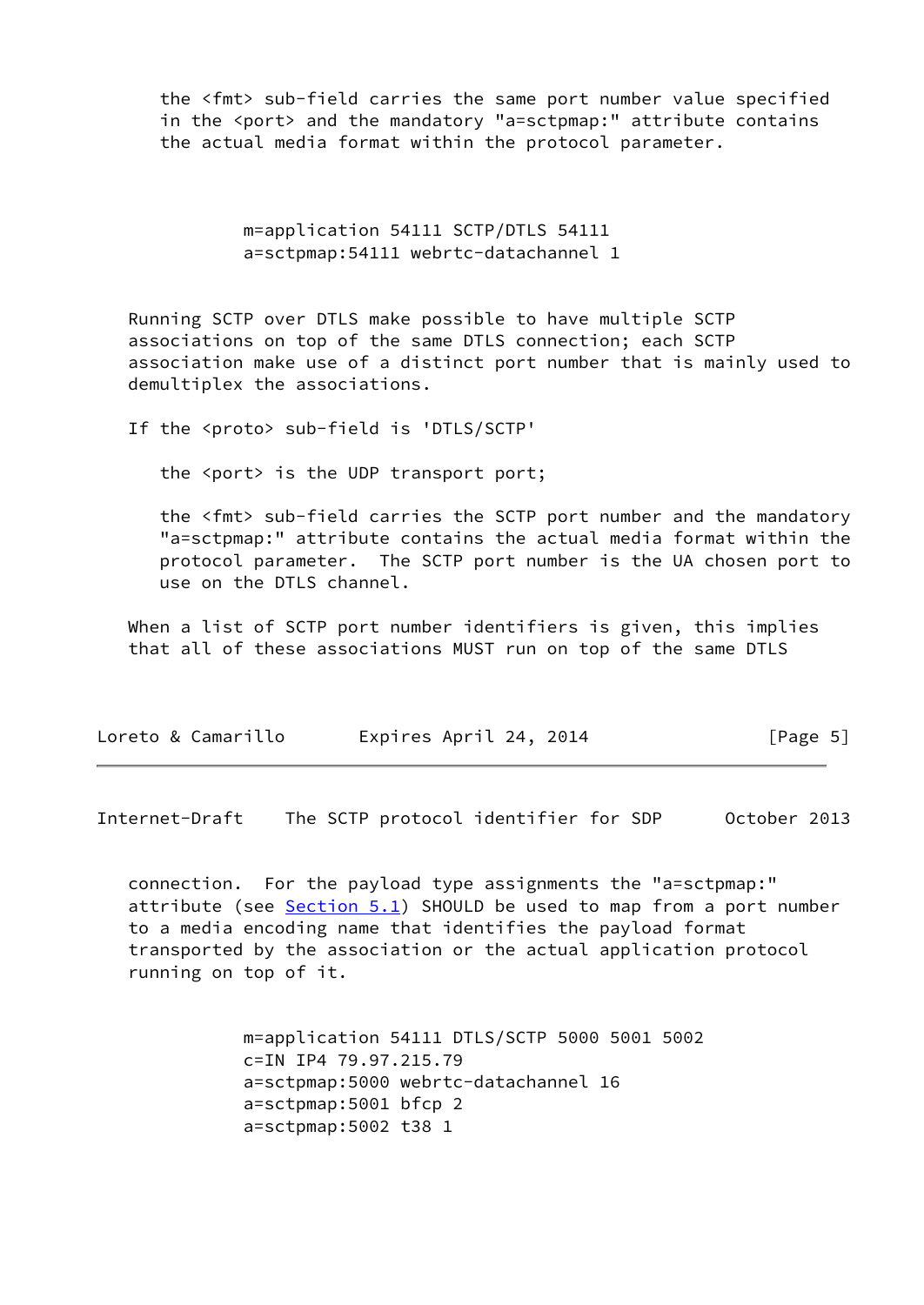#### <span id="page-6-0"></span>[5](#page-6-0). Media attributes

#### <span id="page-6-1"></span>[5.1](#page-6-1). sctpmap Attribute

 The sctpmap attribute maps from a port number (as used in an "m=" line) to an encoding name denoting the payload format to be used on top of the SCTP association or the actual protocol running on top of it. It also can provide the number of incoming streams to be supported by each side of the association. If this attribute is not present, the implementation should provide a default, with a suggested value of 16.

| sctpmap-attr   |              |                 | = "a=sctpmap:" sctpmap-number media-subtypes [stream |  |
|----------------|--------------|-----------------|------------------------------------------------------|--|
| sctpmap-number |              | $= 1*DTGIT$     |                                                      |  |
| protocol       |              | $=$ labelstring |                                                      |  |
| labelstring    |              | = text          |                                                      |  |
| text           |              | $=$ byte-string |                                                      |  |
| streams        | $= 1*DiffIT$ |                 |                                                      |  |

 For each "a=sctpmap:" attribute line in the offer, there MUST be a corresponding "a=sctpmap:" attribute line in the answer. The answer MUST contain exactly the same number of "a=sctpmap:" attribute lines as the offer. This allows for SCTP associations to be matched up based on their order.

 Any offered association MAY be rejected in the answer, for any reason. If an association offer is rejected, the offerer and answerer MUST NOT establish an SCTP association for it. To reject an SCTP association, the SCTP port number in the corresponding "a=sctpmap:" attribute line in the answer MUST be set to zero.

| Loreto & Camarillo | Expires April 24, 2014 | [Page 6] |
|--------------------|------------------------|----------|
|--------------------|------------------------|----------|

<span id="page-6-2"></span>Internet-Draft The SCTP protocol identifier for SDP October 2013

 Any offered association with an "a=sctpmap:" attribute line providing an incoming stream number of zero or larger than 65535 MUST be rejected in the answer. An offered association answered with an "a=sctpmap:" attribute line providing an incoming stream number of zero or larger than 65535 MUST NOT be established.

<span id="page-6-3"></span>[6](#page-6-3). The Setup and Connection Attributes and Association Management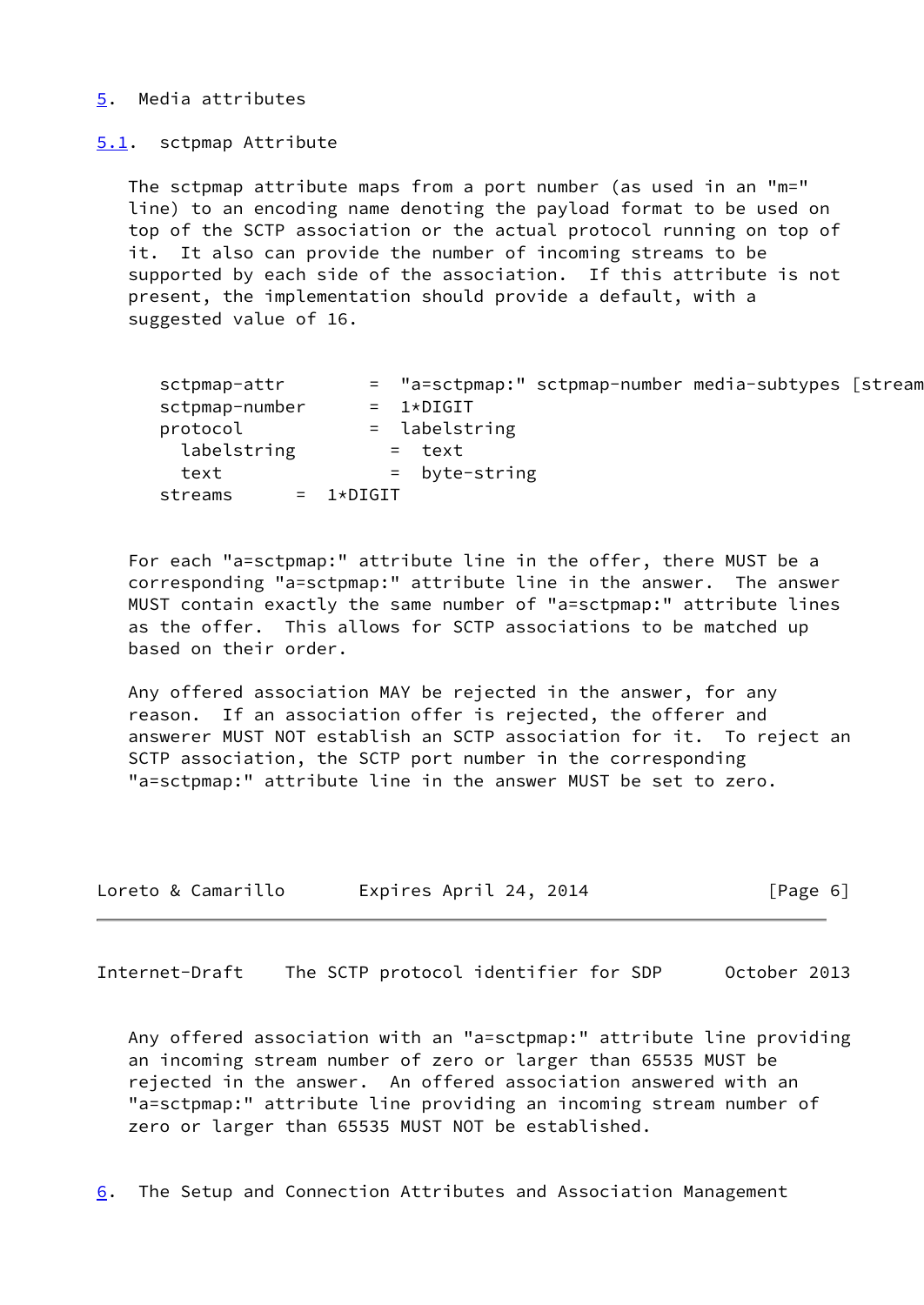The use of the 'setup' and 'connection' attributes in the context of an SCTP association is identical to the use of these attributes in the context of a TCP connection. That is, SCTP endpoints MUST follow the rules in Sections  $4$  and  $5$  of RFC 414[5](#page-6-0) [[RFC4145](https://datatracker.ietf.org/doc/pdf/rfc4145)] when it comes to the use of the 'setup' and 'connection' attributes in offer/answer [\[RFC3264](https://datatracker.ietf.org/doc/pdf/rfc3264)] exchanges.

 The management of an SCTP association is identical to the management of a TCP connection. That is, SCTP endpoints MUST follow the rules in Section [6 of RFC 4145](https://datatracker.ietf.org/doc/pdf/rfc4145#section-6) [\[RFC4145](https://datatracker.ietf.org/doc/pdf/rfc4145)] to manage SCTP associations. Whether to use the SCTP ordered or unordered delivery service is up to the applications using the SCTP association.

#### <span id="page-7-0"></span>[7](#page-7-0). Multihoming

 An SCTP endpoint, unlike a TCP endpoint, can be multihomed. An SCTP endpoint is considered to be multihomed if it has more than one IP address. A multihomed SCTP endpoint informs a remote SCTP endpoint about all its IP addresses using the address parameters of the INIT or the INIT-ACK chunk (depending on whether the multihomed endpoint is the one initiating the establishment of the association). Therefore, once the address provided in the 'c' line has been used to establish the SCTP association (i.e., to send the INIT chunk), address management is performed using SCTP. This means that two SCTP endpoints can use addresses that were not listed in the 'c' line but that were negotiated using SCTP mechanisms.

 During the lifetime of an SCTP association, the endpoints can add and remove new addresses from the association at any point [\[RFC5061](https://datatracker.ietf.org/doc/pdf/rfc5061)]. If an endpoint removes the IP address listed in its 'c' line from the SCTP association, the endpoint SHOULD update the 'c' line (e.g., by sending a re-INVITE with a new offer) so that it contains an IP address that is valid within the SCTP association.

 In some environments, intermediaries performing firewall control use the addresses in offer/answer exchanges to perform media authorization. That is, policy-enforcement network elements do not let media through unless it is sent to the address in the 'c' line.

Loreto & Camarillo Expires April 24, 2014 [Page 7]

<span id="page-7-1"></span>Internet-Draft The SCTP protocol identifier for SDP October 2013

In such network environments, the SCTP endpoints can only exchange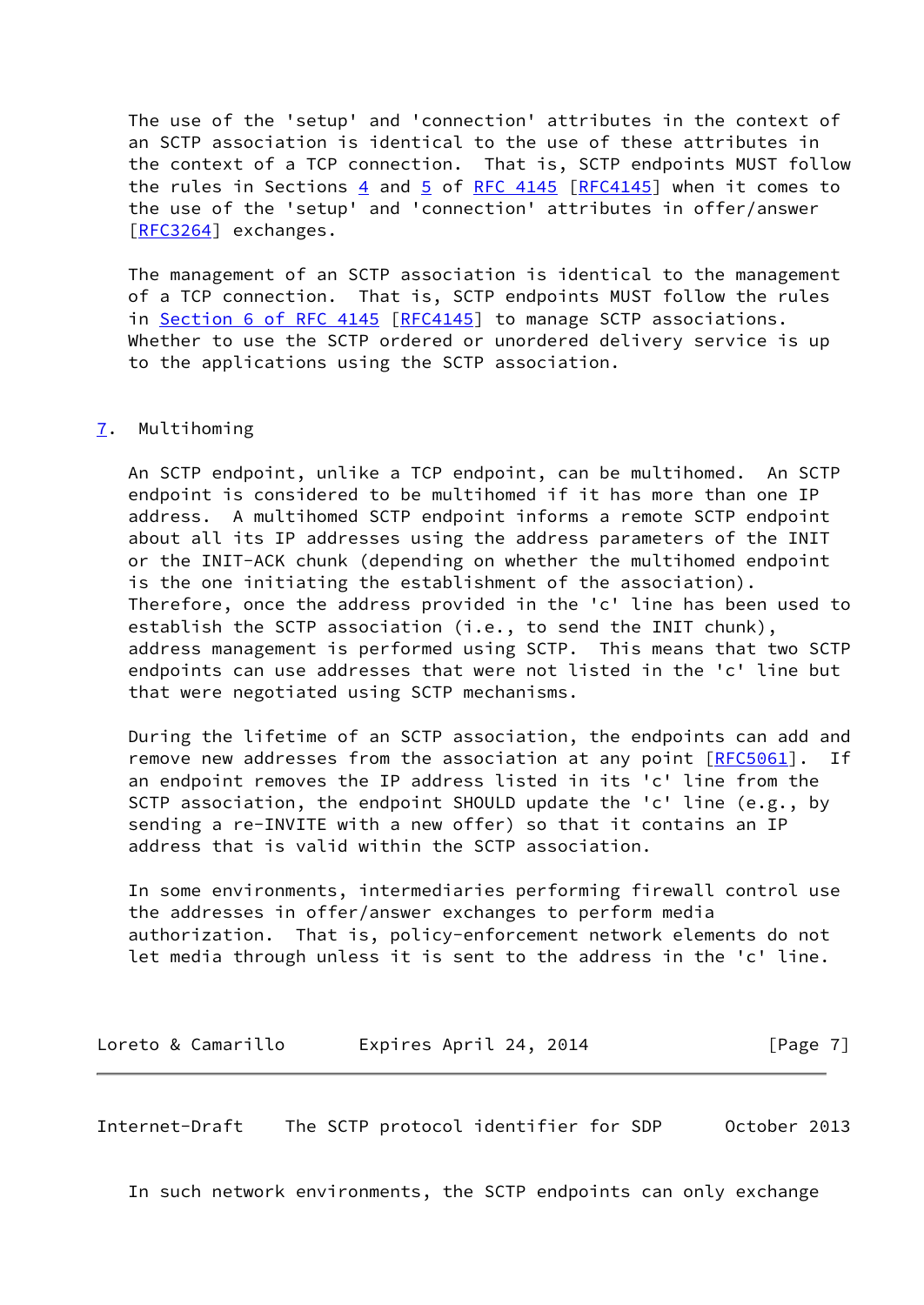media using the IP addresses listed in their 'c' lines. In these environments, an endpoint wishing to use a different address needs to update its 'c' line (e.g., by sending a re-INVITE with a new offer) so that it contains the new IP address.

 It is worth to underline that when using SCTP on top of DTLS, only single homed SCTP associations can be used, since DTLS does not expose any address management to its upper layer.

#### <span id="page-8-0"></span>[8](#page-8-0). Network Address Translation (NAT) Considerations

 SCTP specific features (not present in UDP/TCP), such as the checksum (CRC32c) value calculated on the whole packet (not just the header) or its multihoming capabilities, present new challenges for NAT traversal. [\[I-D.ietf-behave-sctpnat](#page-13-0)] describes an SCTP specific variant of NAT, which provides similar features of Network Address and Port Translation (NAPT).

 Current NATs do not typically support SCTP. As an alternative to design SCTP specific NATs, Encapsulating SCTP into UDP [\[RFC6951](https://datatracker.ietf.org/doc/pdf/rfc6951)] makes it possible to use SCTP in networks with legacy NAT and firewalls not supporting SCTP.

 At the time of writing, the work on NAT traversal for SCTP is still work in progress. Additionally, no extension has been defined to integrate ICE (Interactive Connectivity Establishment) [\[RFC5768](https://datatracker.ietf.org/doc/pdf/rfc5768)] with SCTP and its multihoming capabilities either. Therefore, this specification does not define how to describe SCTP-over-UDP streams in SDP or how to establish and maintain SCTP associations using ICE. Should these features be specified for SCTP in the future, there will be a need to specify how to use them in an SDP environment as well.

#### <span id="page-8-1"></span>[9](#page-8-1). Examples

 The following examples show the use of the 'setup' and 'connection' SDP attributes. As discussed in  $Section 6$ , the use of these attributes with an SCTP association is identical to their use with a TCP connection. For the purpose of brevity, the main portion of the session description is omitted in the examples, which only show 'm' lines and their attributes (including 'c' lines).

### <span id="page-8-2"></span>[9.1](#page-8-2). Actpass/Passive

 An offerer at 192.0.2.2 signals its availability for an SCTP association at SCTP port 54111. Additionally, this offerer is also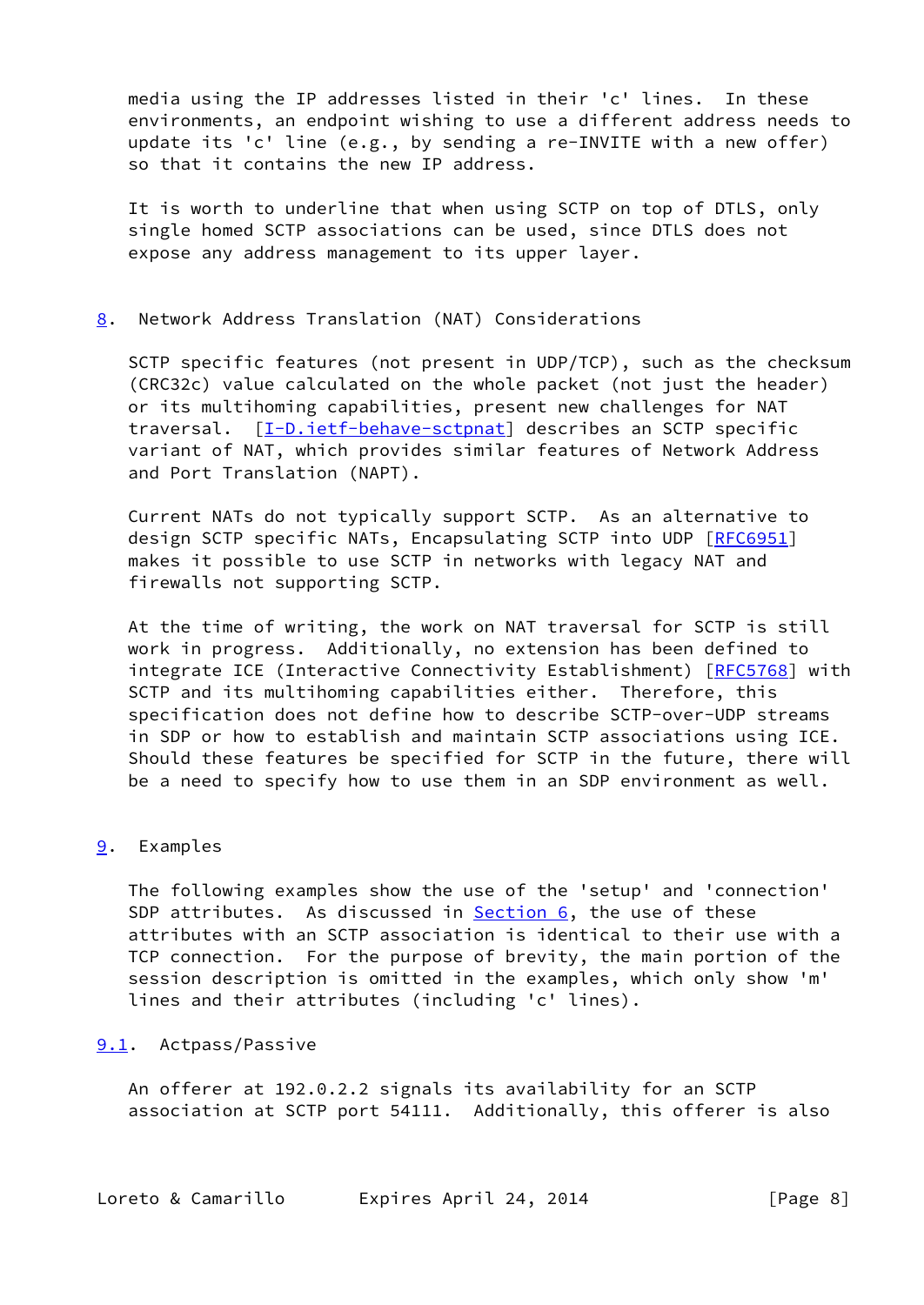<span id="page-9-1"></span>Internet-Draft The SCTP protocol identifier for SDP October 2013

willing to initiate the SCTP association:

 m=application 54111 SCTP 54111 c=IN IP4 192.0.2.2 a=setup:actpass a=connection:new a=sctpmap:54111 t38 1

### Figure 1

The endpoint at 192.0.2.1 responds with the following description:

 m=application 54321 SCTP 54321 c=IN IP4 192.0.2.1 a=setup:passive a=connection:new a=sctpmap:t54321 t38 1

#### Figure 2

 This will cause the offerer (at 192.0.2.2) to initiate an SCTP association to port 54321 at 192.0.2.1.

<span id="page-9-0"></span>[9.2](#page-9-0). Existing Connection Reuse

Subsequent to the exchange in  $Section 9.1$ , another offer/answer exchange is initiated in the opposite direction. The endpoint at 192.0.2.1, which now acts as the offerer, wishes to continue using the existing association:

> m=application 54321 SCTP \* c=IN IP4 192.0.2.1 a=setup:passive a=connection:existing

> > Figure 3

 The endpoint at 192.0.2.2 also wishes to use the existing SCTP association and responds with the following description:

> m=application 54111 SCTP \* c=IN IP4 192.0.2.2 a=setup:active a=connection:existing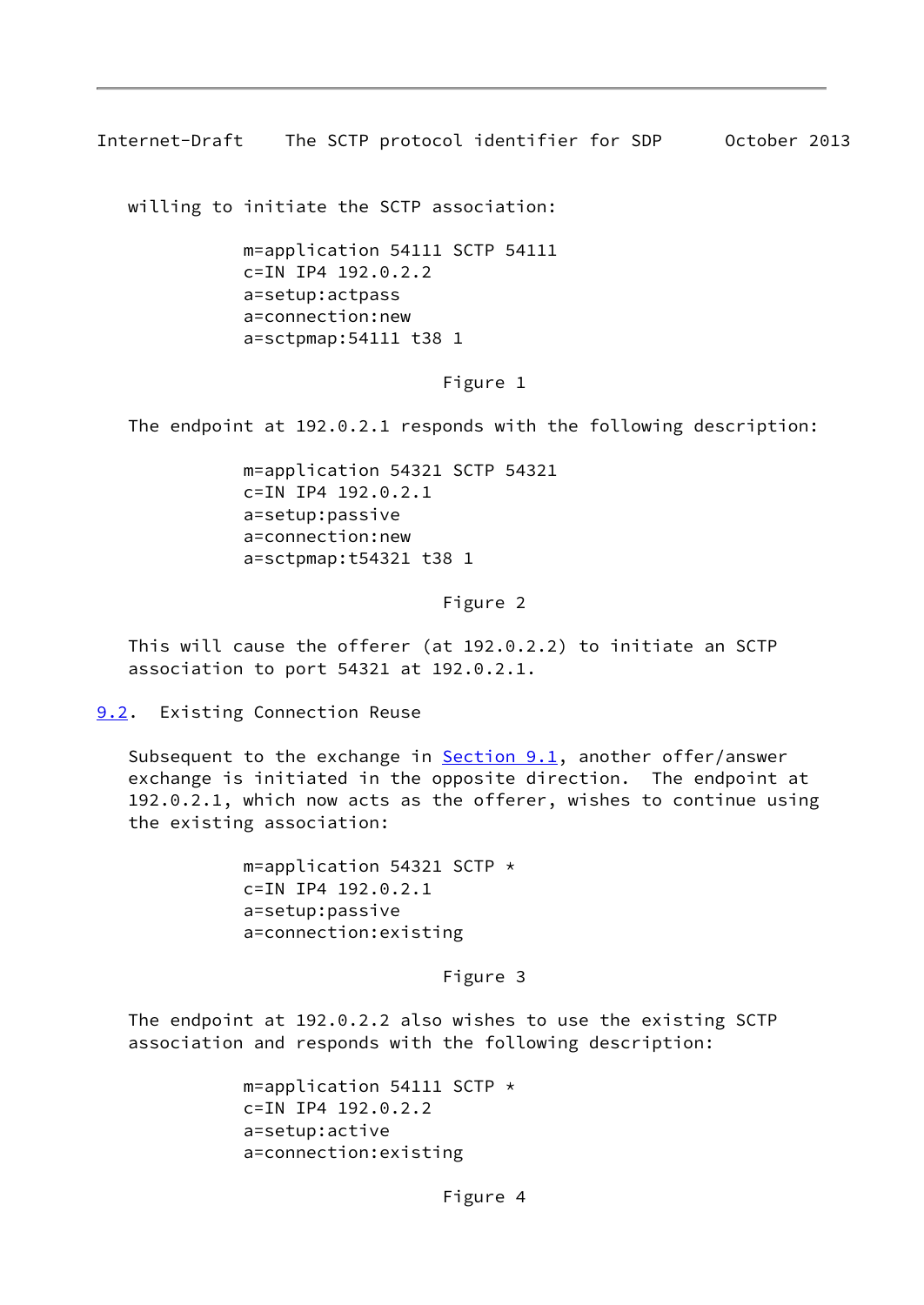The existing SCTP association between 192.0.2.2 and 192.0.2.1 will be

Loreto & Camarillo Expires April 24, 2014 [Page 9]

<span id="page-10-1"></span>Internet-Draft The SCTP protocol identifier for SDP October 2013

reused.

<span id="page-10-0"></span>[9.3](#page-10-0). SDP description for SCTP over DTLS Connection

This example shows the usage of SCTP over DTLS.

 An offerer at 192.0.2.2 signals the availability of a webrtc- DataChannel session over SCTP/DTLS. The DTLS connection runs on top of port 54111.

> m=application 54111 DTLS/SCTP 5000 c=IN IP4 192.0.2.2 a=setup:actpass a=connection:new a=fingerprint:SHA-1 \ 4A:AD:B9:B1:3F:82:18:3B:54:02:12:DF:3E:5D:49:6B:19:E5:7C:AB a=sctpmap:5000 webrtc-DataChannel 16

#### Figure 5

The endpoint at 192.0.2.1 responds with the following description:

 m=application 62442 DTLS/SCTP 5001 c=IN IP4 192.0.2.1 a=setup:actpass a=connection:new a=fingerprint:SHA-1 \ 4A:AD:B9:B1:3F:82:18:3B:54:02:12:DF:3E:5D:49:6B:19:E5:7C:AB a=sctpmap:5001 webrtc-DataChannel 16

Figure 6

<span id="page-10-2"></span>[10.](#page-10-2) Security Considerations

See [RFC 4566 \[RFC4566](https://datatracker.ietf.org/doc/pdf/rfc4566)] for security considerations on the use of SDP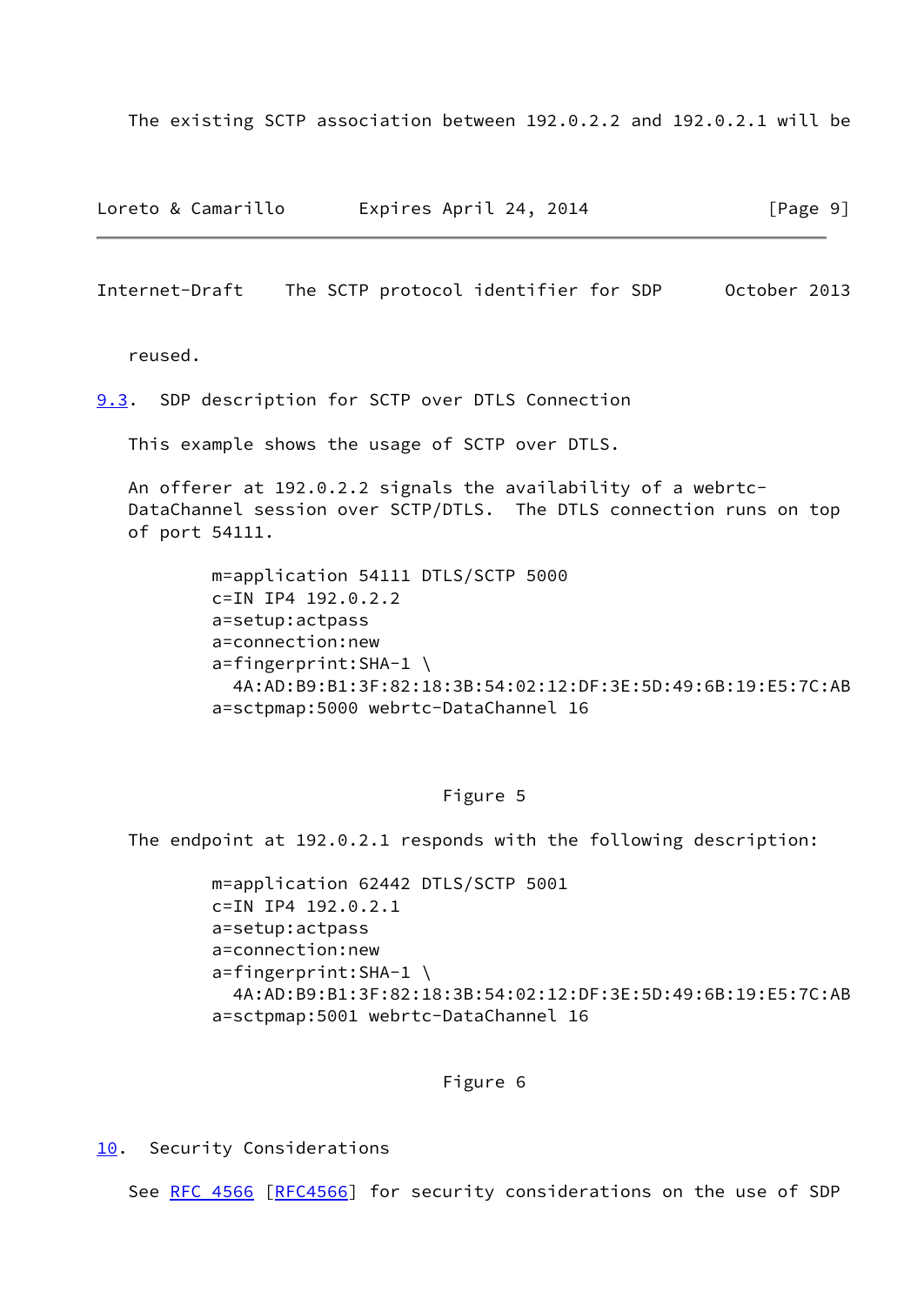in general. See [RFC 3264](https://datatracker.ietf.org/doc/pdf/rfc3264) [[RFC3264](https://datatracker.ietf.org/doc/pdf/rfc3264)], [RFC 4145](https://datatracker.ietf.org/doc/pdf/rfc4145) [[RFC4145](https://datatracker.ietf.org/doc/pdf/rfc4145)] and [RFC 4572](https://datatracker.ietf.org/doc/pdf/rfc4572) [\[RFC4572](https://datatracker.ietf.org/doc/pdf/rfc4572)] for security considerations on establishing media streams using offer/answer exchanges. See [RFC 4960 \[RFC4960](https://datatracker.ietf.org/doc/pdf/rfc4960)] for security considerations on SCTP in general and [[RFC6083](https://datatracker.ietf.org/doc/pdf/rfc6083)] for security consideration using DTLS on top of SCTP. This specification does not introduce any new security consideration in addition to the ones discussed in those specifications.

| Loreto & Camarillo | Expires April 24, 2014 | [Page 10] |
|--------------------|------------------------|-----------|
|--------------------|------------------------|-----------|

<span id="page-11-1"></span>Internet-Draft The SCTP protocol identifier for SDP October 2013

<span id="page-11-0"></span>[11.](#page-11-0) IANA Considerations

 This document defines three new proto values: 'SCTP', 'SCTP/DTLS' and 'DTLS/SCTP'. Their formats are defined in **Section 3**. These proto values should be registered by the IANA under "Session Description Protocol (SDP) Parameters" under "proto".

This document defines a new SDP session and media-level attribute:

'sctpmap'. Its format is defined in **Section 5.1**. This attribute should be registered by IANA under "Session Description Protocol (SDP) Parameters" under "att-field" (both session and media level)".

#### <span id="page-11-2"></span>[12.](#page-11-2) Acknowledgments

 The authors wish to thank Harald Alvestrand, Randell Jesup, Paul Kyzivat, Michael Tuexen for their comments and useful feedback.

#### <span id="page-11-3"></span>[13.](#page-11-3) References

<span id="page-11-4"></span>[13.1](#page-11-4). Normative References

- [RFC2119] Bradner, S., "Key words for use in RFCs to Indicate Requirement Levels", [BCP 14](https://datatracker.ietf.org/doc/pdf/bcp14), [RFC 2119](https://datatracker.ietf.org/doc/pdf/rfc2119), March 1997.
- [RFC3264] Rosenberg, J. and H. Schulzrinne, "An Offer/Answer Model with Session Description Protocol (SDP)", [RFC 3264](https://datatracker.ietf.org/doc/pdf/rfc3264), June 2002.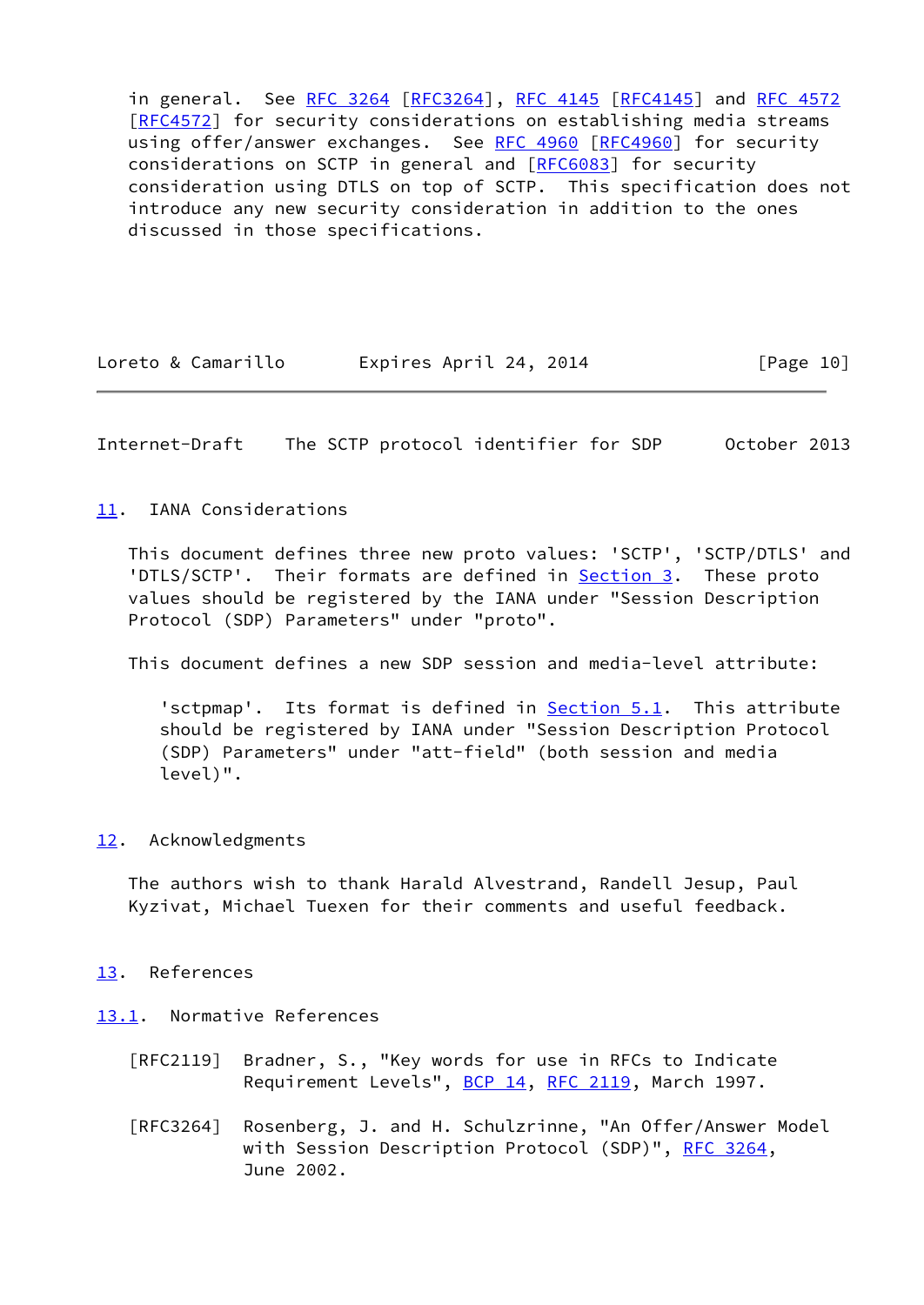- [RFC4145] Yon, D. and G. Camarillo, "TCP-Based Media Transport in the Session Description Protocol (SDP)", [RFC 4145,](https://datatracker.ietf.org/doc/pdf/rfc4145) September 2005.
- [RFC4288] Freed, N. and J. Klensin, "Media Type Specifications and Registration Procedures", [RFC 4288](https://datatracker.ietf.org/doc/pdf/rfc4288), December 2005.
- [RFC4289] Freed, N. and J. Klensin, "Multipurpose Internet Mail Extensions (MIME) Part Four: Registration Procedures", [BCP 13](https://datatracker.ietf.org/doc/pdf/bcp13), [RFC 4289,](https://datatracker.ietf.org/doc/pdf/rfc4289) December 2005.
- [RFC4347] Rescorla, E. and N. Modadugu, "Datagram Transport Layer Security", [RFC 4347](https://datatracker.ietf.org/doc/pdf/rfc4347), April 2006.
- [RFC4566] Handley, M., Jacobson, V., and C. Perkins, "SDP: Session Description Protocol", [RFC 4566](https://datatracker.ietf.org/doc/pdf/rfc4566), July 2006.

| Loreto & Camarillo | Expires April 24, 2014 | [Page 11] |
|--------------------|------------------------|-----------|
|--------------------|------------------------|-----------|

- <span id="page-12-1"></span>Internet-Draft The SCTP protocol identifier for SDP October 2013
	- [RFC4572] Lennox, J., "Connection-Oriented Media Transport over the Transport Layer Security (TLS) Protocol in the Session Description Protocol (SDP)", [RFC 4572](https://datatracker.ietf.org/doc/pdf/rfc4572), July 2006.
	- [RFC4960] Stewart, R., "Stream Control Transmission Protocol", [RFC 4960,](https://datatracker.ietf.org/doc/pdf/rfc4960) September 2007.
	- [RFC5061] Stewart, R., Xie, Q., Tuexen, M., Maruyama, S., and M. Kozuka, "Stream Control Transmission Protocol (SCTP) Dynamic Address Reconfiguration", [RFC 5061](https://datatracker.ietf.org/doc/pdf/rfc5061), September 2007.
	- [RFC5246] Dierks, T. and E. Rescorla, "The Transport Layer Security (TLS) Protocol Version 1.2", [RFC 5246](https://datatracker.ietf.org/doc/pdf/rfc5246), August 2008.
	- [I-D.tuexen-tsvwg-sctp-dtls-encaps] Jesup, R., Loreto, S., Stewart, R., and M. Tuexen, "DTLS Encapsulation of SCTP Packets for RTCWEB", [draft-tuexen-tsvwg-sctp-dtls-encaps-01](https://datatracker.ietf.org/doc/pdf/draft-tuexen-tsvwg-sctp-dtls-encaps-01) (work in progress), July 2012.

<span id="page-12-2"></span><span id="page-12-0"></span>[13.2](#page-12-0). Informative References

 [RFC3436] Jungmaier, A., Rescorla, E., and M. Tuexen, "Transport Layer Security over Stream Control Transmission Protocol",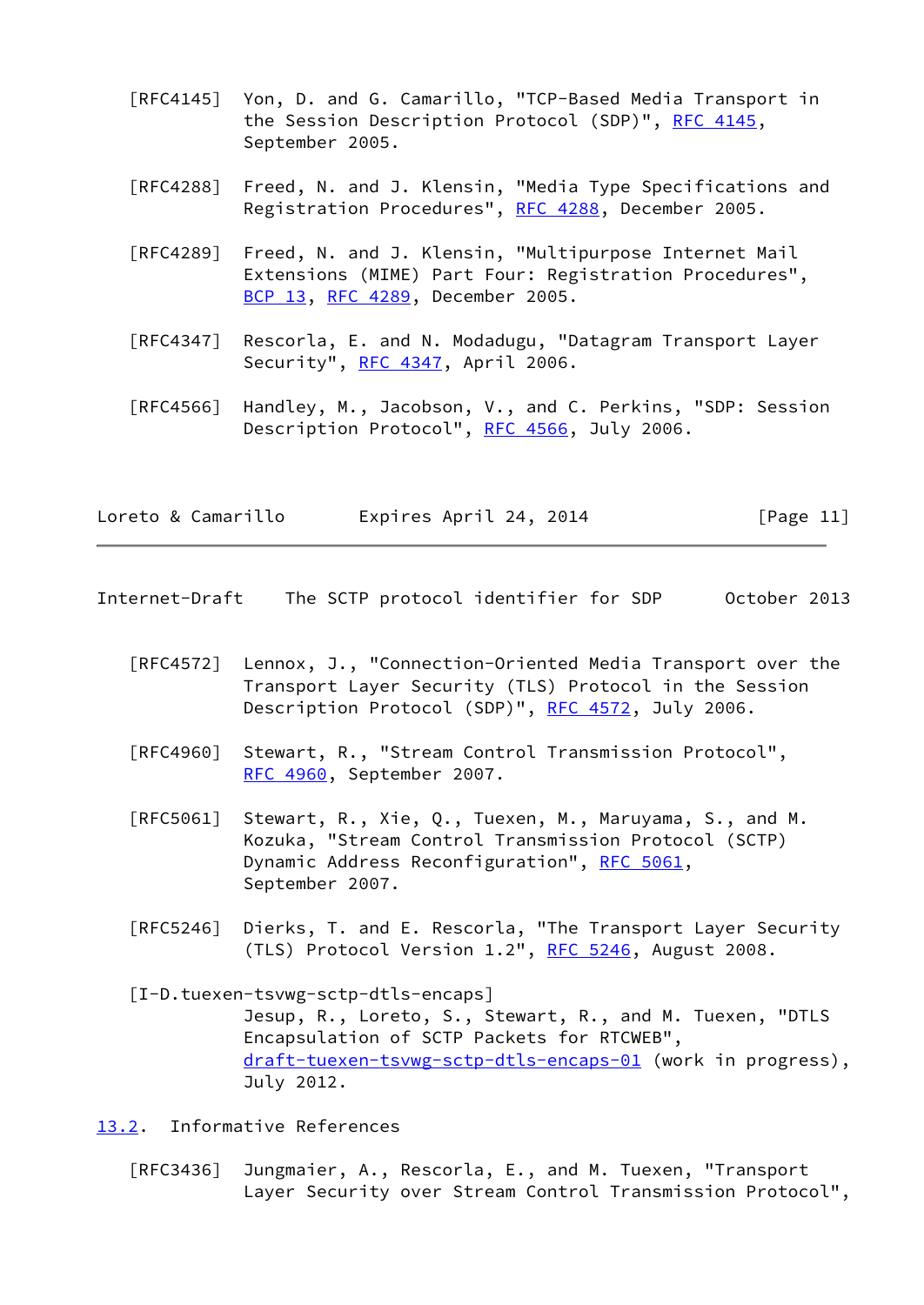[RFC 3436,](https://datatracker.ietf.org/doc/pdf/rfc3436) December 2002.

- [RFC6083] Tuexen, M., Seggelmann, R., and E. Rescorla, "Datagram Transport Layer Security (DTLS) for Stream Control Transmission Protocol (SCTP)", [RFC 6083](https://datatracker.ietf.org/doc/pdf/rfc6083), January 2011.
- [RFC5768] Rosenberg, J., "Indicating Support for Interactive Connectivity Establishment (ICE) in the Session Initiation Protocol (SIP)", [RFC 5768,](https://datatracker.ietf.org/doc/pdf/rfc5768) April 2010.
- [RFC6951] Tuexen, M. and R. Stewart, "UDP Encapsulation of Stream Control Transmission Protocol (SCTP) Packets for End-Host to End-Host Communication", [RFC 6951,](https://datatracker.ietf.org/doc/pdf/rfc6951) May 2013.
- <span id="page-13-0"></span>[I-D.ietf-behave-sctpnat]

 Stewart, R., Tuexen, M., and I. Ruengeler, "Stream Control Transmission Protocol (SCTP) Network Address Translation", [draft-ietf-behave-sctpnat-08](https://datatracker.ietf.org/doc/pdf/draft-ietf-behave-sctpnat-08) (work in progress), February 2013.

| Loreto & Camarillo | Expires April 24, 2014 | [Page 12] |
|--------------------|------------------------|-----------|
|--------------------|------------------------|-----------|

Internet-Draft The SCTP protocol identifier for SDP October 2013

Authors' Addresses

 Salvatore Loreto Ericsson Hirsalantie 11 Jorvas 02420 Finland

Email: Salvatore.Loreto@ericsson.com

 Gonzalo Camarillo Ericsson Hirsalantie 11 Jorvas 02420 Finland

Email: Gonzalo.Camarillo@ericsson.com